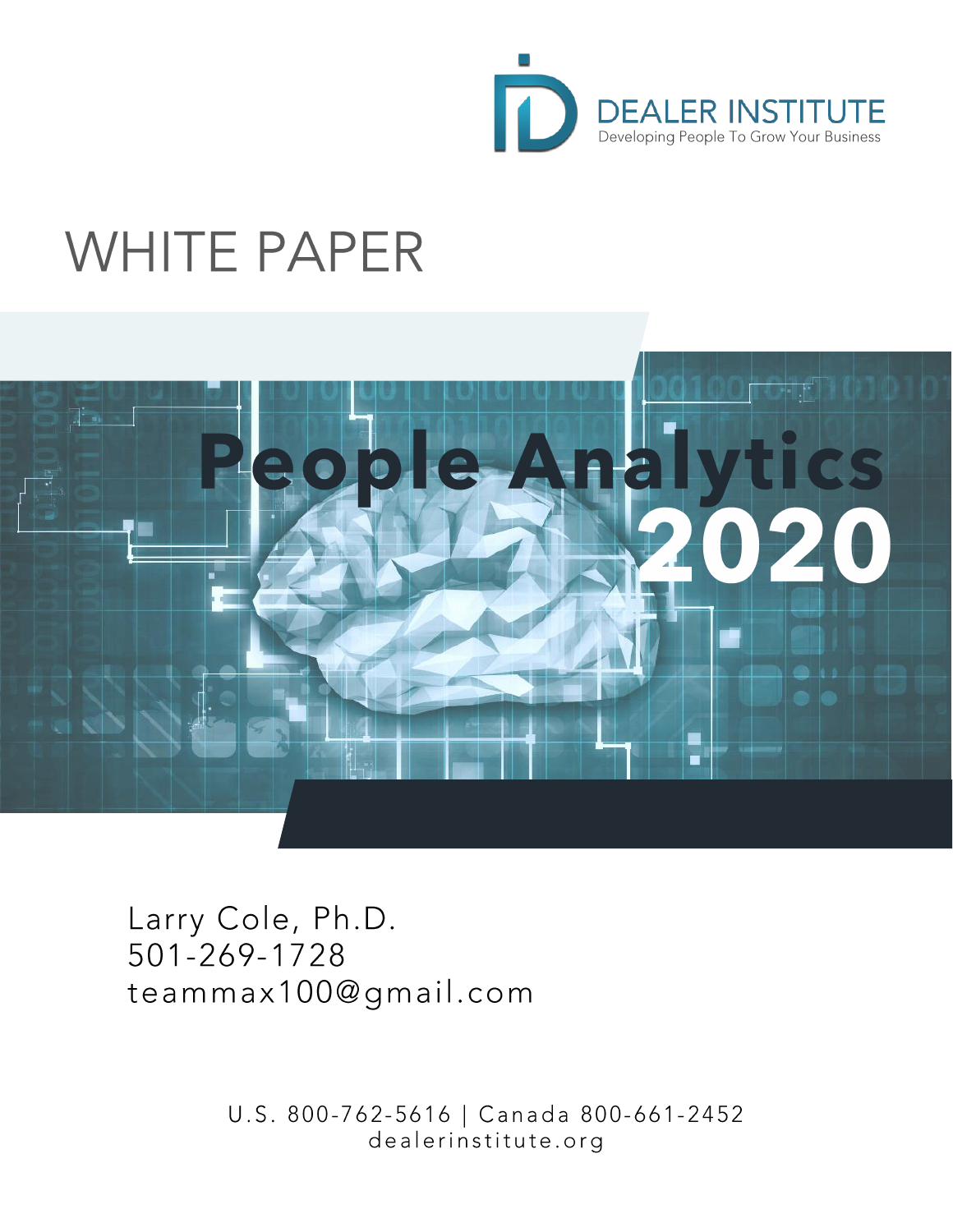## **What Would Your World Be Without Numbers?**

Let's start this white paper using your imagination. For the next 60 seconds, imagine what your world would be without numbers. You would not know the temperature of anything. Without measurements your weight may balloon. Who knows the number of beers one might drink…after work of course. You wouldn't know the day of the week or the date of the month if you even knew the present month. Suppose you didn't have numbers to monitor your personal revenues and expenses — financial failure? The gauges in your equipment would not work. Or, even more detrimental, if there were no numbers to monitor your physical health, you could die. The bottom line is your personal world would be nothing less than crazy.

Let's go deeper. What would your dealership be like if you didn't use metrics, i.e., numbers? Imagine what it would be like if you didn't have budgets or the ability to track your revenues and expenses. You wouldn't know your parts inventory, or the time required for service repairs. And the list could goes on. The bottom line is you couldn't run a successful business…and the dealership may drown.

As you probably know, the Dealer Institute offers multiple popular courses that present the metrics essential to run a very successful dealership. But metrics, analytics, or numbers, whichever you choose to call them, are absolutely nothing *until you put those numbers to work.*

Your dealership has two very important tracks: technical and people. In the 15+ years that I've been working in this industry, the unanimous conclusion within the classes I have taught has been that people represent your most valued asset for the obvious reason: Without people you have nothing….no business.

Let me warn you that I'm now setting you up with the following question: If people are your most valued asset, then why are you not using analytics to monitor their growth as you do with the technical metrics? The push back I frequently receive is *we do*, because we complete an employee satisfaction survey every year or so. Great! So, what do you do with the results? What is the typical answer? At best, I hear that we share them with our people. I worked in one dealership whose owners were extremely upset about the numbers so the report was shelved.

<sup>© 2020</sup> Western Equipment Dealers Association, All Rights Reserved. The content in these materials represent confidential and proprietary information of Western Equipment Dealers Association and its Dealer Institute. The materials are not intended for distribution or use without the express written consent of Western Equipment Dealers Association.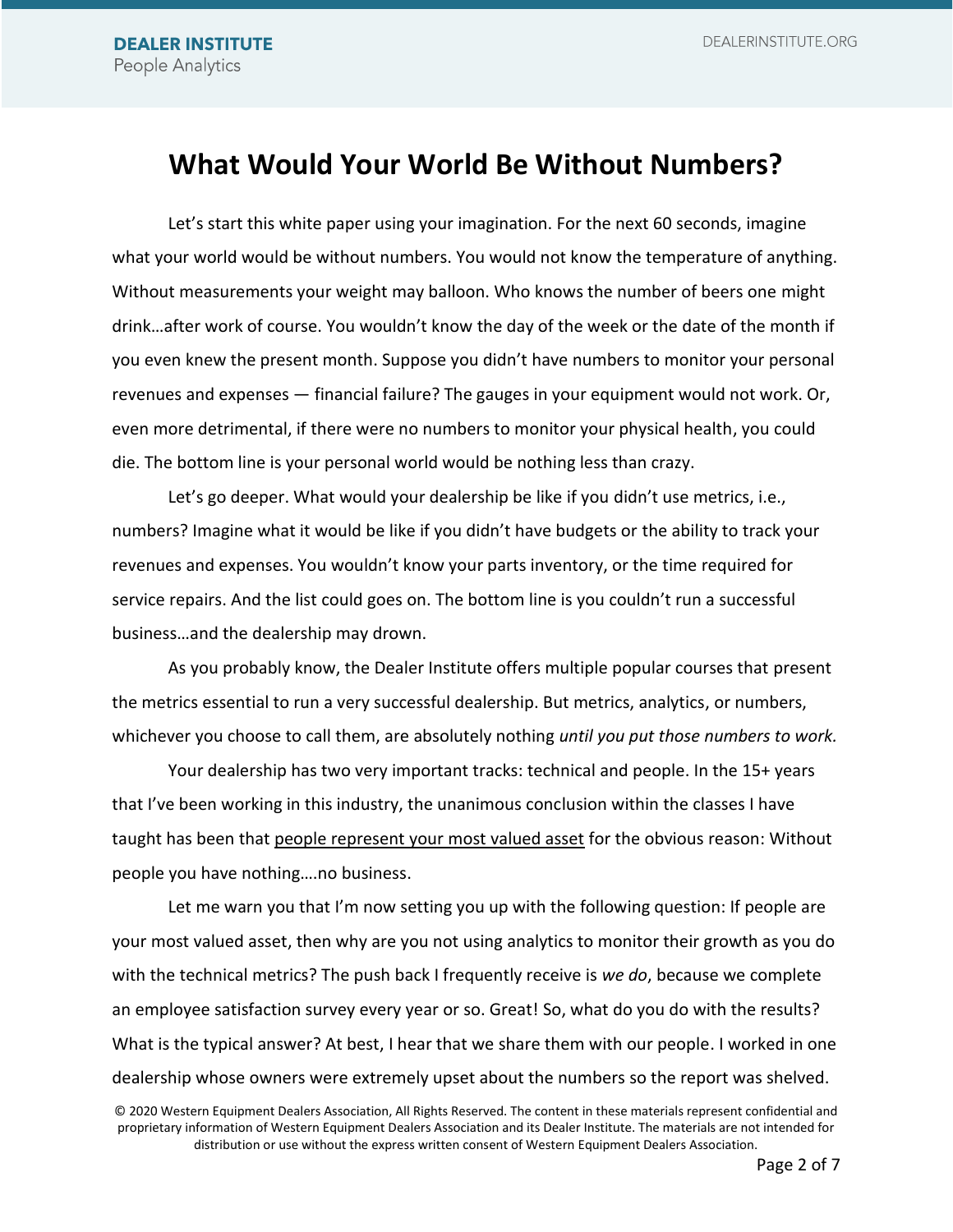DEALERINSTITUTE.ORG

Are you serious about creating a high performing, profitable dealership? You know the answer to that question every time I ask it.

Are you willing to pay the price to make that happen? You're probably wondering what that price might be? The answer is time, hard work, and following good business practices with your employees that you use for the technical performance.

By continuing to read this document, you will learn 1) a management accountability process to put those numbers to work, and 2) examples of people analytics you can monitor.

#### **Management System**

Let's continue our discussion with the necessary management accountability system. Without a system, there is no sense asking your employees to participate in people analytics if it's unlikely their input is used, which could produce adverse consequences.

The required management accountability system is one that you probably already use. I suspect you review financial and other technical metrics on a regularly scheduled basis. Additionally, if Store A's budget is not what it is expected to be, you initiate change strategies to improve its budget. Then you monitor the metrics to determine if the change efforts succeeded. People analytics is just another metric for you to review. Consequently, "people analytics," becomes a standard agenda item to be discussed at your meetings in the same fashion as you discuss other performance measures.

Everyone in the dealership probably knows that senior leaders regularly review the technical financial metrics because they are important and help drive financial success. Everyone in the dealership also needs to know that people metrics are discussed on a regularly scheduled basis since people drive the success of the technical metrics.

**Data Collection:** This process doesn't need to be overwhelming. Yes, the technical data are easier to collect as you rely on computer generated reports. Of course, there are software packages that will allow you to do the same with people analytics and it might be worthwhile to explore the options. I worked with a company that scheduled a pulse survey every week to monitor the results of one question. The company was technologically advanced, and the results were posted electronically to all employees. I want you to know the old fashioned "paper and pencil" method can also work for you.

<sup>© 2020</sup> Western Equipment Dealers Association, All Rights Reserved. The content in these materials represent confidential and proprietary information of Western Equipment Dealers Association and its Dealer Institute. The materials are not intended for distribution or use without the express written consent of Western Equipment Dealers Association.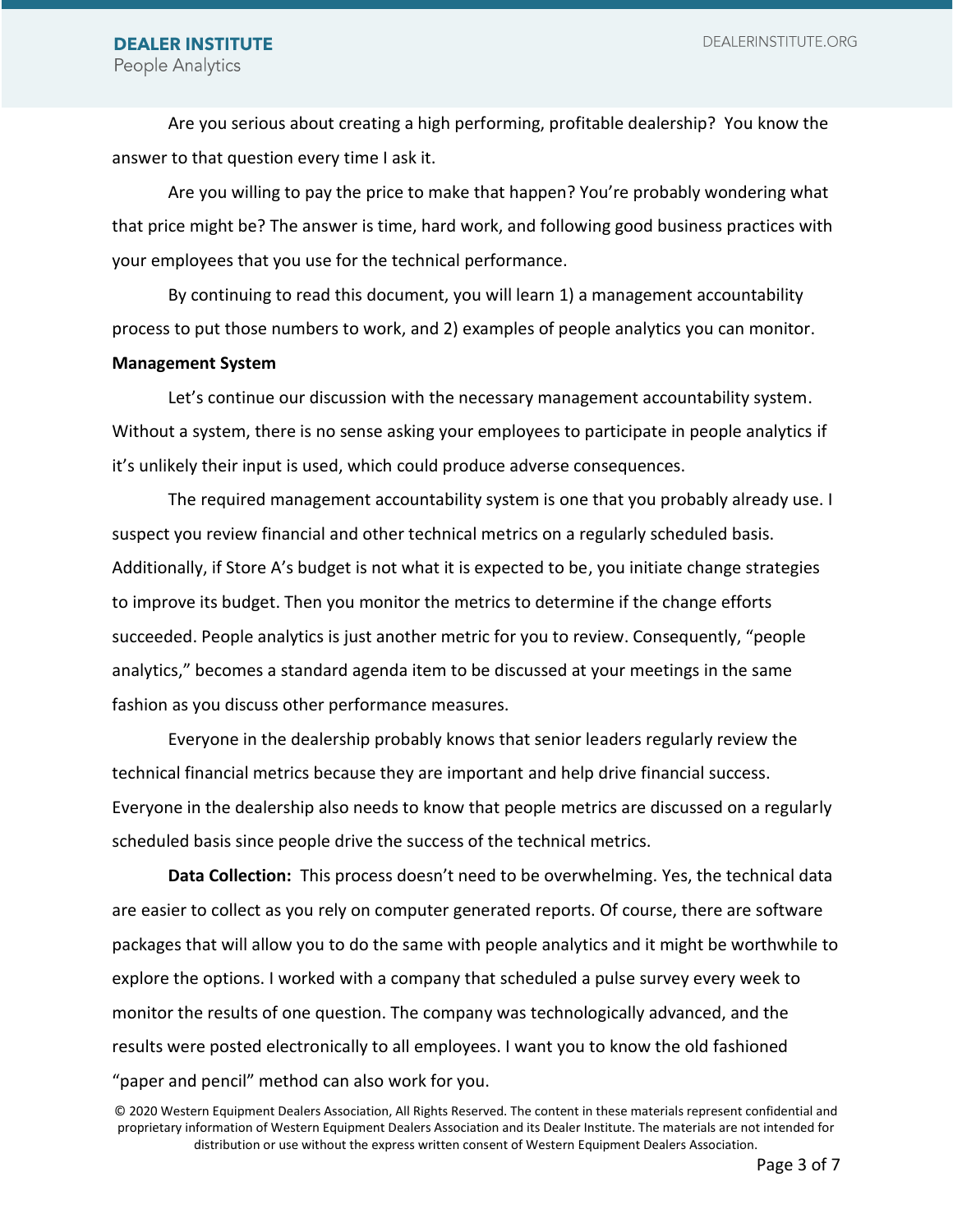The suggestion is to collect input from your employees monthly or at least quarterly. Don't overreact to that statement, because monitoring the results of one question over time is better than doing nothing or armchair theorizing. What is most important is that the management structure review the data on a regular basis and put the data to work.

**Putting the Data to Work:** The management system required to put the data to work is exactly the same as you implement with other metrics. The steps for this process are listed below:

- 1. Senior leaders include people analytics in their administrative meetings on a scheduled basis to review the data. Chart the data over time to examine the variability.
- 2. The data are also reviewed at a store meeting.
- 3. Store managers provide appreciation to their employees as warranted and define strategies to be implemented to raise the scores. Employees providing the numbers will more than likely know the needed solutions to improve the metric.

I encourage an open-book management system that allows employees throughout the dealership to see the data from all the stores as well as the dealership's roll-up data.

#### **People Analytics**

Let me share with you the sophistication level that is being achieved with people analytics. Software programs are available to count the frequencies that team members communicate within their team and cross functionally between teams. These data show that a communication ratio equal to or greater than 5:1 i.e., the number of communications with individuals outside of your team versus the number inside their team, helps tear down silos. You may not get that sophisticated but there is plenty you can do without that software package.

© 2020 Western Equipment Dealers Association, All Rights Reserved. The content in these materials represent confidential and Employee engagement receives considerable discussion in this world of trying to retain high performers. The sad fact is that numerous studies, e.g., Gallup Poll, show that approximately 35% of the employee base reports being strongly engaged with their organization. Employee engagement demonstrates three characteristics: 1) the physical intensity of their effort put into their daily work, 2) the emotional engagement as measured by

proprietary information of Western Equipment Dealers Association and its Dealer Institute. The materials are not intended for distribution or use without the express written consent of Western Equipment Dealers Association.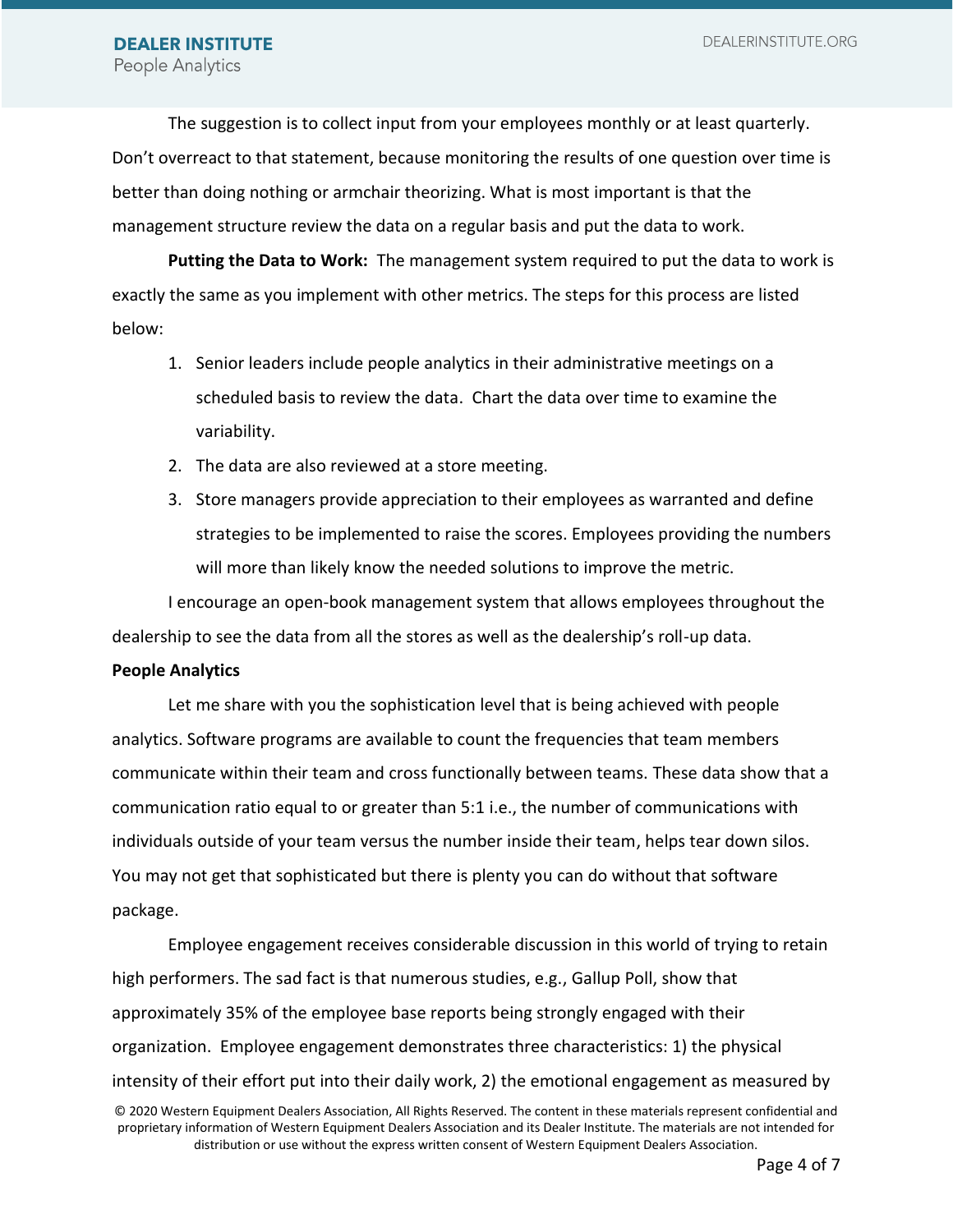DEALERINSTITUTE.ORG

#### **DEALER INSTITUTE** People Analytics

their energy level put into their work, and 3) the cognitive effort or degree of being focused on their work.

The fact is that organizations with high employee engagement outperform their competitors who do not enjoy high employee engagement. I know you like that story.

Measuring employee engagement is easier than you might think. It simply means to create a process whereby you systemically ask your employees a question to measure their engagement. For those of you who enjoy Gallup Poll research, you may know they use their famous Q<sup>12</sup>question set. A great explanation of these questions is offered in **It's the Manager**, a book by Jim Clifton and Jim Harter. By the way, this book is an excellent read.

A simpler approach can be the following three questions when speaking to engagement:

- My work allows me to do what I do best every day.
- My work challenges me to do my very best.
- I feel that I make a positive difference for the company.

The five-point Likert Scale is often the measurement of choice ranging from 1 = Strongly Disagree to 5 = Strongly Agree. The Gallup Poll researchers emphasize reporting the percentage of Strongly Agree ratings to obtain the most useful statistic. Their opinion is adding the percentages of Agree and Strongly Agree confounds the clarity of the data. Good point.

#### **Net Promoter Score (NPS)**

The popular NPS can easily be adapted to measure employee loyalty to the dealership. Ask your employees to rate the degree they are likely to refer the dealership to their family and friends as a place of employment on the Likert Scale ranging from 1 (least likely) to 10 (most likely). Then calculate the percentage of scores in the  $1 - 6$  range (distractors),  $6 - 7$  range (passives) and 9 – 10 range (promoters). Subtract the percent of distractors from promoters to calculate the NPS.

You can easily plot the ratios for your department, store, and organization to monitor changes over time and discuss what may be contributing to the variation in the ratios and what can be done to improve the ratios.

© 2020 Western Equipment Dealers Association, All Rights Reserved. The content in these materials represent confidential and proprietary information of Western Equipment Dealers Association and its Dealer Institute. The materials are not intended for distribution or use without the express written consent of Western Equipment Dealers Association.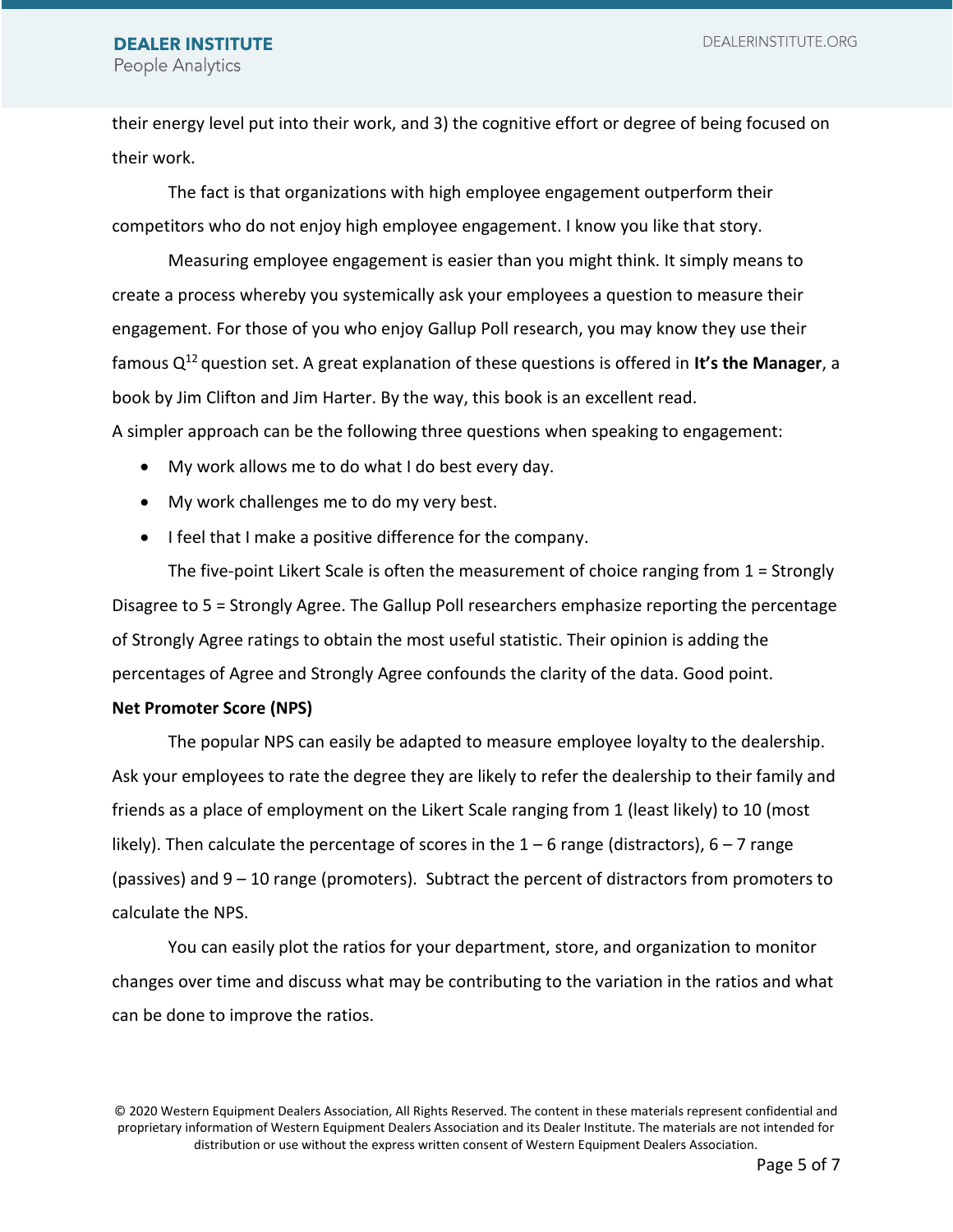#### **An Example**

Suppose that Store A measured low on the statement *employees feel they make a positive difference for the company.* Certainly, the store managers may armchair theorize what can be done to help employees feel like they make a difference. But does what managers think hit the employees' target? Certainly, brainstorming at this level is better than doing nothing with the results. As previously mentioned the more meaningful approach is to conduct a brainstorming session and ask the employees what needs to be implemented to ensure they feel as though they *make a positive difference for the company.*

Subsequent to listing employee-generated ideas, select a couple of ideas the management team commits to implementing. Of course, *seeing is believing*. Progress can be easily and quickly determined by:

1. Asking if the strategies are helping employees feel as though they are making a positive difference for the dealership as you work with them throughout the day.

2. A more precise measurement is to review the results of the next scheduled survey. If by chance, improvement is not measured, repeat the brainstorming session as evidently the particular strategies are not working well, or perhaps the strategies are not effectively implemented. Either root cause is fixable.

I can hear some readers exclaim *"Damn that is a lot of work!"* Yes, creating an engaged workforce is a lot of work. But the mere fact you are engaging this process tells employees the dealership wants them to feel as though they are positively contributing to the success of the dealership. The degree that managers are eager to put forth this effort, will be determined by the strength of their passion to create 1) a highly engaged workforce that leads to higher levels of profitability, and 2) the culture to retain employees.

#### **Rater Fatigue**

Rater fatigue is a legitimate concern, and this is particularly valid should your employees never see their input or any changes as the result of that input. The antidote is simple — senior leaders must use the management and accountability systems previously discussed.

<sup>© 2020</sup> Western Equipment Dealers Association, All Rights Reserved. The content in these materials represent confidential and proprietary information of Western Equipment Dealers Association and its Dealer Institute. The materials are not intended for distribution or use without the express written consent of Western Equipment Dealers Association.